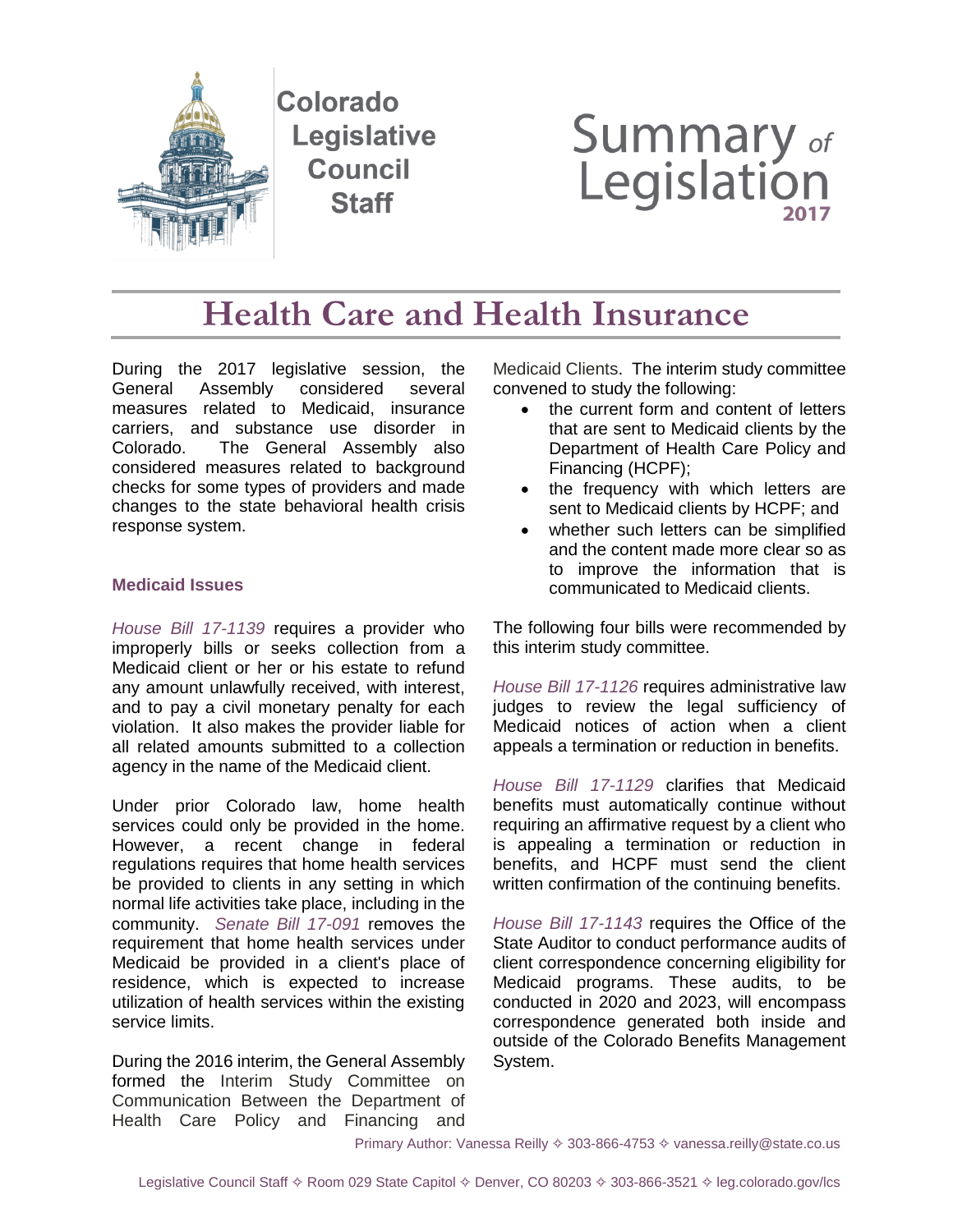### **Health Care and Health Insurance (cont'd)**

*[Senate Bill 17-121](https://leg.colorado.gov/bills/sb17-121)* requires HCPF to engage in an ongoing process to improve Medicaid client correspondence that are revised or created after January 1, 2018. The bill specifies a number of criteria that must be included in client correspondence, and requires that HCPF report on its process for improving Medicaid client correspondence in its annual SMART Act hearing.

#### **Insurance Carriers**

*[Senate Bill 17-088](https://leg.colorado.gov/bills/sb17-088)* requires a health insurer (carrier) to develop and use standards for selecting participating health care providers for its network, and for tiering providers within a tiered network if the carrier offers a tiered network.

Under prior law, a contract between a health care provider and an insurance carrier had to contain a provision stating that neither the provider nor the carrier is prohibited from protesting or expressing disagreement with a medical decision, policy, or practice of the carrier or provider, and that the carrier cannot terminate the contract with the provider due to the provider's disagreement with a coverage decision by the carrier. *[House Bill 17-1173](https://leg.colorado.gov/bills/hb17-1173)* expands the required protections for providers in contracts with insurance carriers by prohibiting a carrier from taking any adverse action against a provider, who, acting in good faith, expresses his or her disagreement with a carrier's decision.

*[Senate Bill 17-203](https://leg.colorado.gov/bills/sb17-203)* defines "step therapy" as a protocol that requires a covered person to use a prescription drug, or sequence of prescription drugs, other than the drug recommended by the covered person's health care provider, prior to the carrier providing coverage for the recommended drug. Under the bill, health insurance carriers are prohibited from requiring a covered person to undergo step therapy if the covered person has tried a step-therapyrequired drug under his or her current or previous health benefit plan and use of the drug was discontinued due to a lack of efficacy or effectiveness, diminished effect, or an adverse event.

#### **Substance Use Disorder**

*[House Bill 17-1351](https://leg.colorado.gov/bills/hb17-1351)* requires HCPF, with assistance from the Department of Human Services (DHS) to prepare a written report, no later than November 1, 2017, concerning the feasibility and costs of providing residential and inpatient substance use disorder treatment as part of the Medicaid program.

State law gives Colorado pharmacists and licensed prescribers access to the Colorado State Board of Pharmacy's Electronic Prescription Drug Monitoring Program (PDMP), which is a secure online database used to store information about controlled substance prescriptions dispensed to Colorado patients. *[Senate Bill 17-146](https://leg.colorado.gov/bills/sb17-146)* increases health professionals' access to the PDMP by allowing practitioners to query the PDMP about a current patient regardless of whether the practitioner is prescribing a controlled substance. The bill also allows veterinarians with prescribing authority to query the database under certain circumstances and allows a pharmacist to query the PDMP about any patient for whom the pharmacist is dispensing any prescription.

Senate Bill 17-193 and Senate Bill 17-074 also focused on substance use disorder. *[Senate](https://leg.colorado.gov/bills/sb17-193)  [Bill 17-193](https://leg.colorado.gov/bills/sb17-193)* creates a research center for substance use disorder prevention, treatment, and recovery support strategies at the University of Colorado Health Sciences Center, while *[Senate Bill 17-074](https://leg.colorado.gov/bills/sb17-074)* creates a pilot program in the University of Colorado College of Nursing to make grants for organizations providing medication-assisted treatment to persons with opioid use disorders in Pueblo and Routt counties.